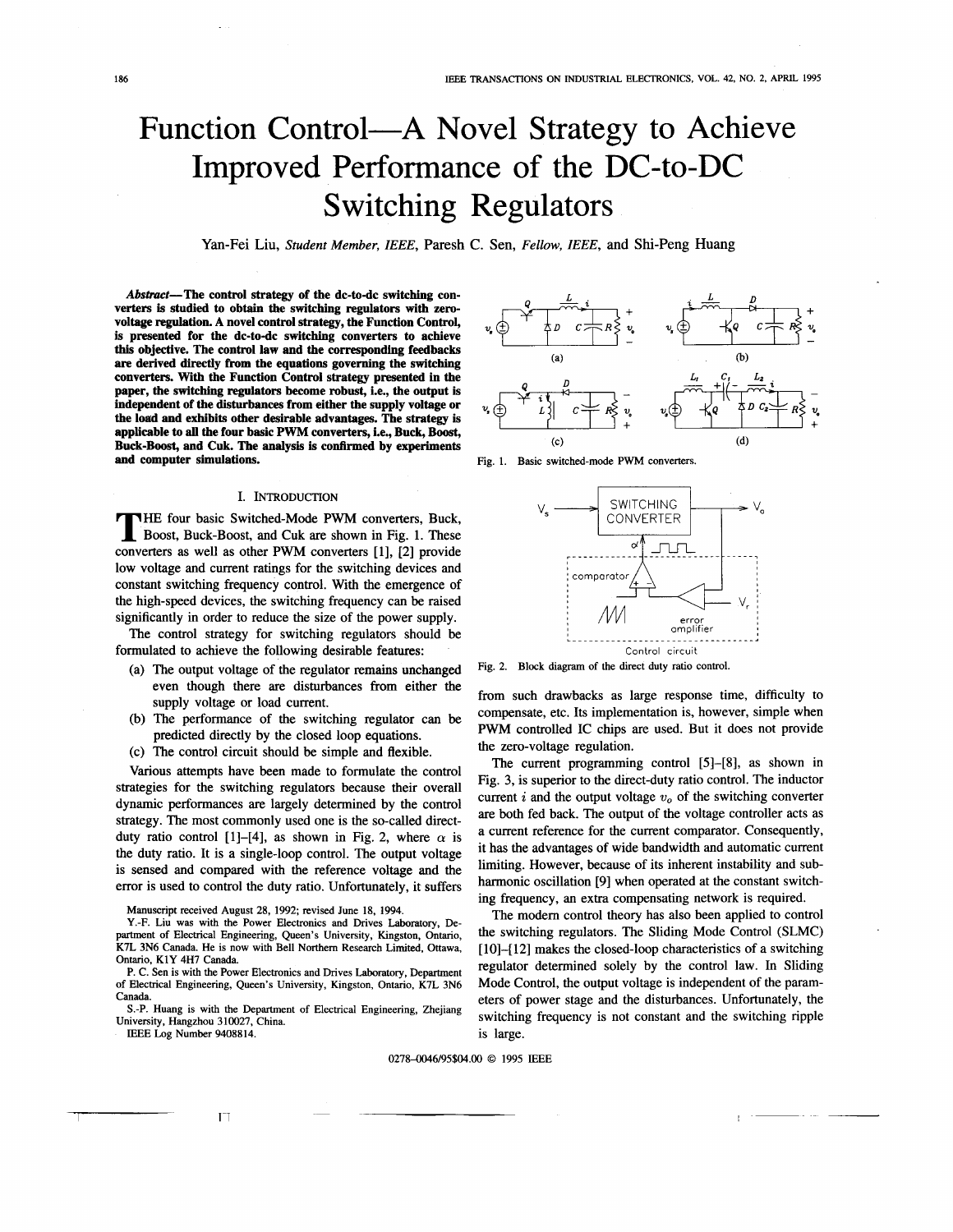

**Fig. 3. Block diagram** of **the current programmed** control.

In a large-signal adaptive control strategy [13], the control law is derived by linearizing the large-signal state equation around a "varying" operating point instead of a fixed one. As a result, the control equations are constantly adjusted according to the environmental changes. Unfortunately, the control law is too complicated to be implemented in real time. It cannot eliminate the effects of disturbances from either the supply voltage or the load current as well.

The authors in an earlier paper [14] attempted to synthesize the duty ratio  $\alpha$  from the input and output quantities of the converter. With this control law, the switching regulator can eliminate the disturbance of the supply voltage. However, the load disturbance affects the output voltage and the analysis is in the small-signal domain.

The above review reveals that none of the foregoing control strategies achieve all the desirable characteristics of a switching regulator. In this paper, control strategies are studied in order to obtain the switching regulator with improved performance. A more general strategy of Function Control is presented for the dc-to-dc switching converters. The control law is constructed directly from the requirement of the power stage in order to provide zero-voltage regulation, making it independent of supply voltage and load disturbances. This new strategy is applied to the four basic switching converters, i.e., Buck, Boost, Buck-Boost, and Cuk converters. Zerovoltage regulation is achieved in all the four topologies. This control strategy is simple to implement, is found to be able to eliminate the limitations of the previously proposed control strategies, and is valid for both small-signal and largesignal variations. Both experimental results and computer simulations by PSPICE show that this strategy of Function Control possesses the desirable properties mentioned above.

#### 11. BASIC PRINCIPLE OF THE FUNCTION CONTROL

A switching regulator has two essential parts: the switching converter and the control circuit. The output voltage, *w,* of the switching converter depends on the supply voltage *vs,*  duty ratio  $\alpha$ , and a combination of intermediate variables of switching converter *2.* Mathematically, it can be expressed as

$$
v_o = f(v_s, x, \alpha). \tag{1}
$$

The output of the control circuit is the duty ratio  $\alpha$  and is dependent on the feecbacks. The duty ratio  $\alpha$  can also be expressed as

$$
\alpha = g(y, v_o, V_r) \tag{2}
$$

where  $V_r$  is the reference voltage, y denotes a combination of the circuit variables in the switching converter. The components of **y** are feedback signals and are to be determined. All the variables in  $(1)$  and  $(2)$  except  $V_r$ , are averaged time-variant quantities. Equation (2) expresses the general input-output relation of a control circuit. Mathematically, the duty ratio  $\alpha$  produced by any control law can always be expressed in the form of (2). For example, in the case of direct duty ratio control with a PI controller, only the output voltage is fed back, i.e.,  $y = 0$ . The function *g* consists of integral and proportional operation. As for the current programming control, y is inductor current *i* of the switching converter and the relation  $q(i, v_0, V_r)$  is a more complicated one.

Combining (1) and (2), the closed-loop output voltage  $v<sub>o</sub>$ can be solved mathematically. It usually depends on the supply voltage and load current, which implies that disturbances from the supply voltage and load current have some effect, more or less, on the output voltage. This is not desirable for a constant voltage regulator. In order to achieve zero-voltage regulation, the control strategy should be particularly constructed and the feedbacks should be properly selected so that the closed-loop output voltage is independent of either the supply voltage or the load current and is only determined by the reference voltage.

Fortunately, the power stage has already provided with sufficient information as: (a) how to construct the input and output relation of the control circuit and correspondingly; (b) how to select the feedbacks to achieve the desirable performance. This can be demonstrated more clearly if the duty ratio  $\alpha$  in (1) is solved, assigned another symbol  $\alpha_p$ , and expressed in terms of  $v_s$ , x and  $v_o$ , i.e.,

$$
\alpha_p = h(v_s, x, v_o). \tag{3}
$$

Equation (3) defines the duty ratio required by the switching converter at the operating point defined by  $v_s$ ,  $x$ , and  $v_o$ .

The control circuit can now be constructed to generate this duty ratio. The input and output relation of the control circuit is now constructed as follows:

$$
\alpha_c = h[v_s, x, K(V_r - v_o)]. \tag{4}
$$

Equation (4) defines the control law. It is the input-output relation of the control circuit, where  $\alpha_c$  denotes the duty ratio generated by the control circuit and  $K$  is the gain of the error amplifier. The term  $(V_r - v_o)$  represents the negative feedback. As the duty ratio generated by the control circuit is used to drive the switch in the switching converter,  $\alpha_p$  and  $\alpha_c$ are the same. Therefore, the closed-loop characteristics of the switching regulator can be found by combining (3) and (4), as

$$
h(v_s, x, v_o) = h[v_s, x, K(V_r - v_o)].
$$
 (5)

From which the closed-loop output voltage of the switching regulator can be solved as:

$$
v_o) = h[v_s, x, K(V_r - v_o)].
$$
 (5)  
ed-loop output voltage of the switching  
red as:  

$$
v_o = K(V_r - v_o)
$$

$$
v_o = \frac{K}{K+1}V_r.
$$
 (6)  
o connected by the control circuit is ex

Since the duty ratio generated by the control circuit is expressed directly as a mathematical expression of the feedbacks,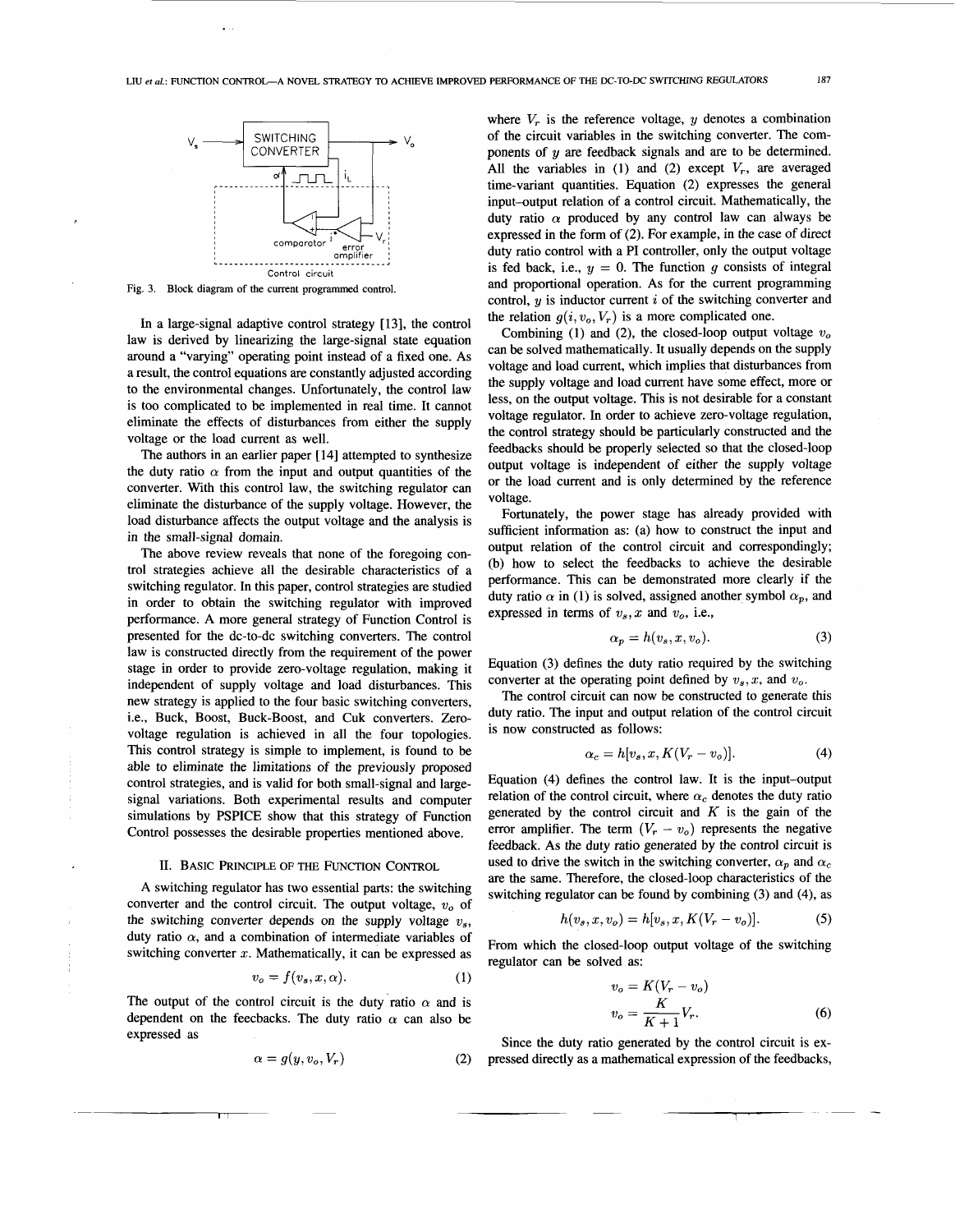

 $\alpha = h[v_{\alpha}, x, K(V, -v_{\alpha})]$ Fig. **4.** Block diagram of Function Control.

this kind of control law is named as Function Control. Fig. 4 shows the block diagram of this control strategy.

Since no assumption is involved in the derivation of *(6),*  this strategy of Function Control provides the following:

- (a) The output voltage,  $v<sub>o</sub>$ , is proportional to the reference and is independent of the supply voltage and load current.
- (b) The result obtained is true for dynamic condition be-<br>cause all the variables,  $v_s$ ,  $x$ ,  $v_o$ , and  $V_r$ , are averaged constitution and beginned. time variant quantities.
- signal variation because no small-signal assumption is made during the analysis. (c) The result is also valid for both small-signal and large-
- (d) The control strategy is applicable to all switching converters because no particular topology is assigned  $\alpha = \frac{v_o + L \frac{di}{dt}}{\alpha}$

## III. APPLICATION OF THE FUNCTION CONTROL STRATEGY

From the discussion in the above section. there are three steps to construct the control law of the Function Control strategy for a given topology of power stage:

- (a) Express the averaged time-variant output voltage  $v<sub>o</sub>$  as a function of the duty ratio  $\alpha$ , supply voltage  $v_s$ , and some other circuit variables *x,* i.e., (1).
- (b) Rewrite the obtained equation so that the duty ratio  $\alpha$ is expressed in terms of  $v_s$ ,  $v_o$ , and  $x$ , i.e., (3).
- (c) The control law, i.e., (4), can be deduced by substituting  $K(V_r - v_o)$  for  $v_o$  in the equation obtained in step (b). The intermediate feedback variable can be found as  $x$ in step (b).

If the control strategy is constructed in this way, the closedloop output voltage can become independent of the disturbance from either the supply voltage or the load current.

Consider the Buck converter, Fig. l(a), as an example to illustrate the application of the Function Control strategy. Its low frequency averaged equivalent circuit is shown in Fig. 5 [ **151.** By this method, the active switch (transistor, MOSFET, etc.) is modeled by a controlled current source with its value equal to the averaging current through it (in this case  $\alpha i$ ) and the passive switch (diode) is modeled by a controlled voltage source with its value equal to the average voltage across it (in

 $\mathbf{E}$ 



Fig. *5.* Low-frequency equivalent circuit of Buck converter

TABLE I **KEY** EQUATTONS AND CONTROL LAWS FOR THE FUNCTION CONTROLLED BUCK, BOOST, BUCK-BOOST, AND CUK REGULATORS

|       | The equation from<br>the power stage                                                                  | The relation of the<br>control circuit                              | The output<br>voltage                                                                |
|-------|-------------------------------------------------------------------------------------------------------|---------------------------------------------------------------------|--------------------------------------------------------------------------------------|
| Buck  | $\mathbf{v}_0 = \alpha \mathbf{v}_s - \mathbf{L} \frac{\mathrm{d} \mathbf{i}}{\mathrm{d} \mathbf{t}}$ | $a = \frac{K(V_r \cdot v_o) + L \frac{di}{dt}}{T}$                  | $\Big  \mathbf{v_o}^{\bullet\bullet} \ \frac{\mathbf{K}}{\mathbf{K+1}} \mathbf{V_r}$ |
| Boost | $\left v_o - L \frac{di}{dt} + v_s + \alpha v_o \right  \alpha -$                                     | $\frac{K(V_r \cdot v_o) \cdot v_s + L \frac{di}{dt}}{K(V_s - V_s)}$ | $\frac{K}{K+1}v_r$<br>$\bullet$                                                      |
|       | Buck-boost $v_o = -L \frac{di}{dt} + \alpha (v_o + v_g) \Big  a$                                      | $K(V_r - v_0) + L \frac{di}{dt}$<br>$K(V_r - V_o)$<br>$+ v$         | $ v_o - \frac{K}{K+1}v_r $                                                           |
| Cuk   | $= \alpha v_c \cdot L_2 \frac{di}{dt}$<br>$\mathbf{v}_{\mathbf{a}}$                                   | $K(V_r - V_o) + L_2 - \frac{di}{dt}$<br>$\alpha-$                   |                                                                                      |

equation can be derived:

$$
v_o = \alpha v_s - L\frac{di}{dt}.\tag{7}
$$

The second step to derive the control law of Function Control strategy is to obtain an expression for the duty ratio  $\alpha$  from (7)

$$
\alpha = \frac{v_o + L\frac{di}{dt}}{v_s}.\tag{8}
$$

The input and output of the control circuit is constructed by substituting  $K(V_r - v_o)$  for  $v_o$  in (8)

$$
-v_o) \text{ for } v_o \text{ in (8)}
$$
\n
$$
\alpha = \frac{K(V_r - v_o) + L\frac{di}{dt}}{v_s}.
$$
\n(9)

\nthe closed loop output voltage is obtained as

\n
$$
v_o = \frac{K}{K+1}V_r.
$$
\n(10)

From (8) and **(9),** the closed loop output voltage is obtained as

$$
v_o = \frac{K}{K+1} V_r. \tag{10}
$$

Equation (10) shows that when the input-output relation of the control circuit is constructed according to **(9),** the output voltage of the closed-loop Buck switching regulator is proportional to the reference voltage and is independent of the supply voltage and load current. This result is not surprising after we inspect (9) more closely. The disturbance of the supply voltage is corrected instantaneously and is compensated exactly by the control circuit as any change of  $v_s$  will cause the corresponding adjustment of the duty ratio. When the load current has a tendency to change, the control circuit responds to it and makes the proper change of the duty ratio so that the output voltage remains constant.

In the same way, the Function Control strategies for the Boost, Buck-Boost, and Cuk converters (see Fig. l), can also be derived. The control laws and the key equations for the four basic converters are listed in Table **I.**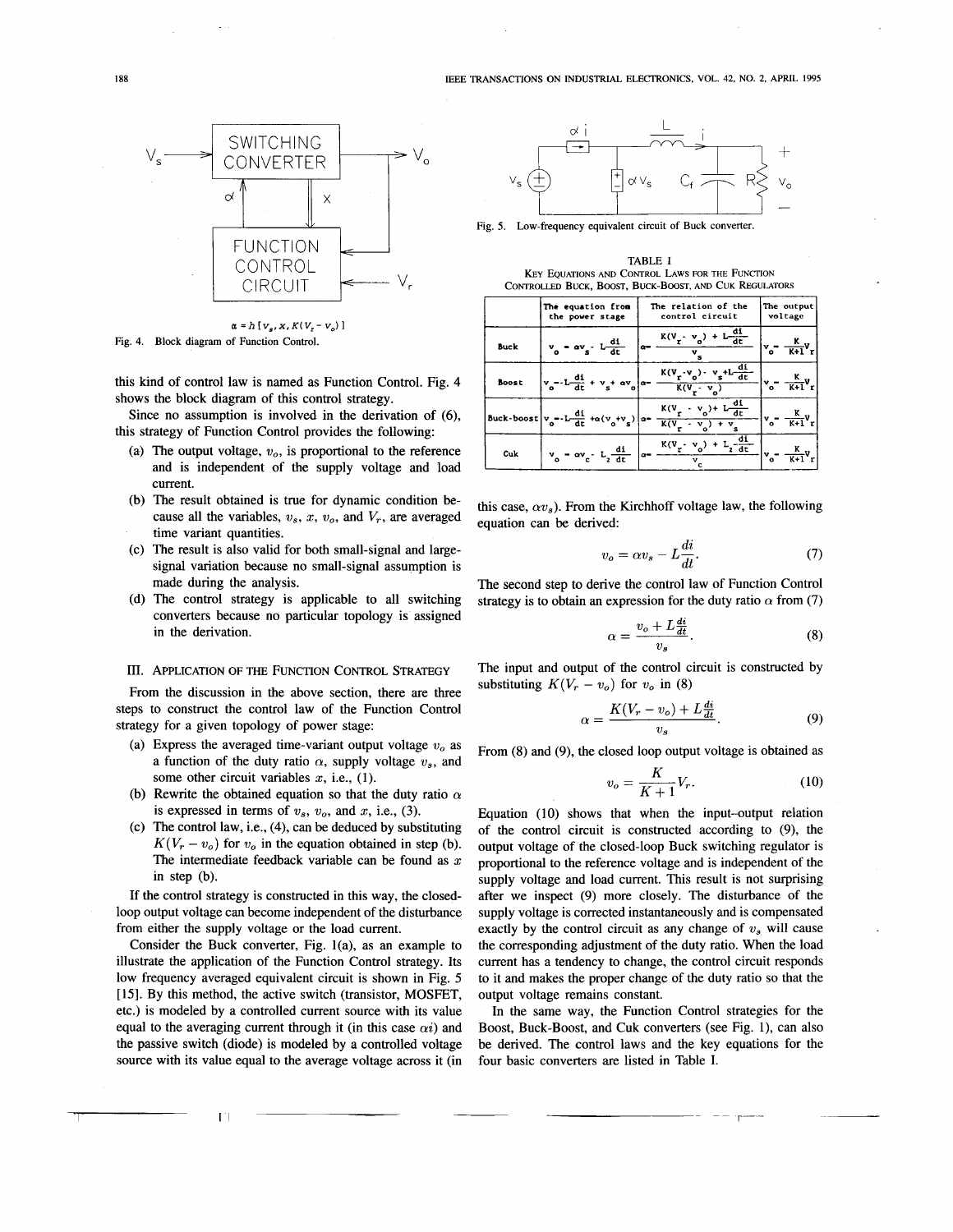

Fig. 6. Simulation results of the function controlled Buck regulator.

IV. RESULTS OF COMPUTER SIMULATION AND EXPERIMENT

Based on the above discussion, the computer simulation by PSPICE is made on a Function Controlled Buck switching regulator. The averaging model of the Buck converter, Fig. 5, is used in the simulation. The control law is the same as (9). The simulation result is shown in Fig. 6.

Fig.  $6(a)$  is the simulation result when the reference voltage  $V_r$  ramps from 12.24 V to 15.3 V in 400  $\mu$ s; the output voltage follows the reference voltage proportionally. The difference between  $v_o$  and  $V_r$  is because of the finite value of K. When the supply voltage  $v_s$  steps from 20 V to 30 V, the output voltage remains unchanged at 12 V, as shown in Fig. 6(b). When load current steps from 1.6 A to 2.8 A, the output voltage still remains unchanged at 12 V, as shown in Fig. 6(c).

From Table I, or (9) for the Buck converter, the information needed to implement the Function Control strategy is the



low-frequency component of the  $Ldi/dt$ , which is the lowfrequency component of the inductor voltage  $v<sub>L</sub>$ . Because of the switching action, the inductor voltage has a high-frequency component in it. Therefore, in the experimental prototype,  $Ldi/dt$  is retrieved by filtering the switching frequency component of  $v_L$ . Another benefit of doing so is that the control law is insensitive to the variation of the value of inductance because it is the inductor voltage that is useful in formulating the desired duty ratio.

It is also noted from Table I or  $(9)$  that a division operation is needed to get the required duty ratio. An analog divider followed by a modulator can be used here. However, this scheme is expensive and its bandwidth is limited by the divider. In the paper, a much simpler divider is used to generate the required duty ratio. The duty ratio generator has two inputs, the numerator  $v_1$  (corresponding to numerator of (9)), and denominator  $v_2$  (corresponding to the denominator of (9)). It generates a triangular signal whose peak value is proportional to the denominator  $v_2$ . The numerator  $v_1$  sets the level at which a comparator is triggered. As a result, the output of the duty ratio generator is a pulse signal whose duty ratio  $\alpha$  is proportional to the ratio of  $v_1$  and  $v_2$ .

The implementation of the Function Control strategy is illustrated in Fig. 7 and is simple. The low pass filter is used to obtain the low-frequency component of the inductor voltage. The amplifiers are employed to synthesize the numerator and the denomination according to Table I or (9) for the Buck converter. The numerator  $(v_1)$  and denominator  $(v_2)$  are fed to the duty-ratio generator. The output of the duty-ratio generator is a pulse signal with its width proportional to the ratio of  $v_1$  and  $v_2$ .

From the above discussion concerning the implementation of the control circuit, it is worthwhile to point out that by the Function Control strategy proposed in the paper, the control circuit becomes very flexible. When various power stages are used, the duty ratio generator and the low pass filter need not to be changed, as long as the switching frequency remains same. The only change in the control circuit is the connection of the amplifier, according to Table I.

A Buck switching regulator prototype controlled by the Function Control strategy, as shown in Fig. 8, is breadboarded in order to verify the analysis. The parameters are:  $L = 240$  $\mu$ H,  $C = 600 \mu$ F,  $v_s = 20-30 \text{ V}$ ,  $v_o = 12 \text{ V}$ ,  $i_o = 1.6-2.8 \text{ A}$ . Figs. 9 and 10 show the experimental results.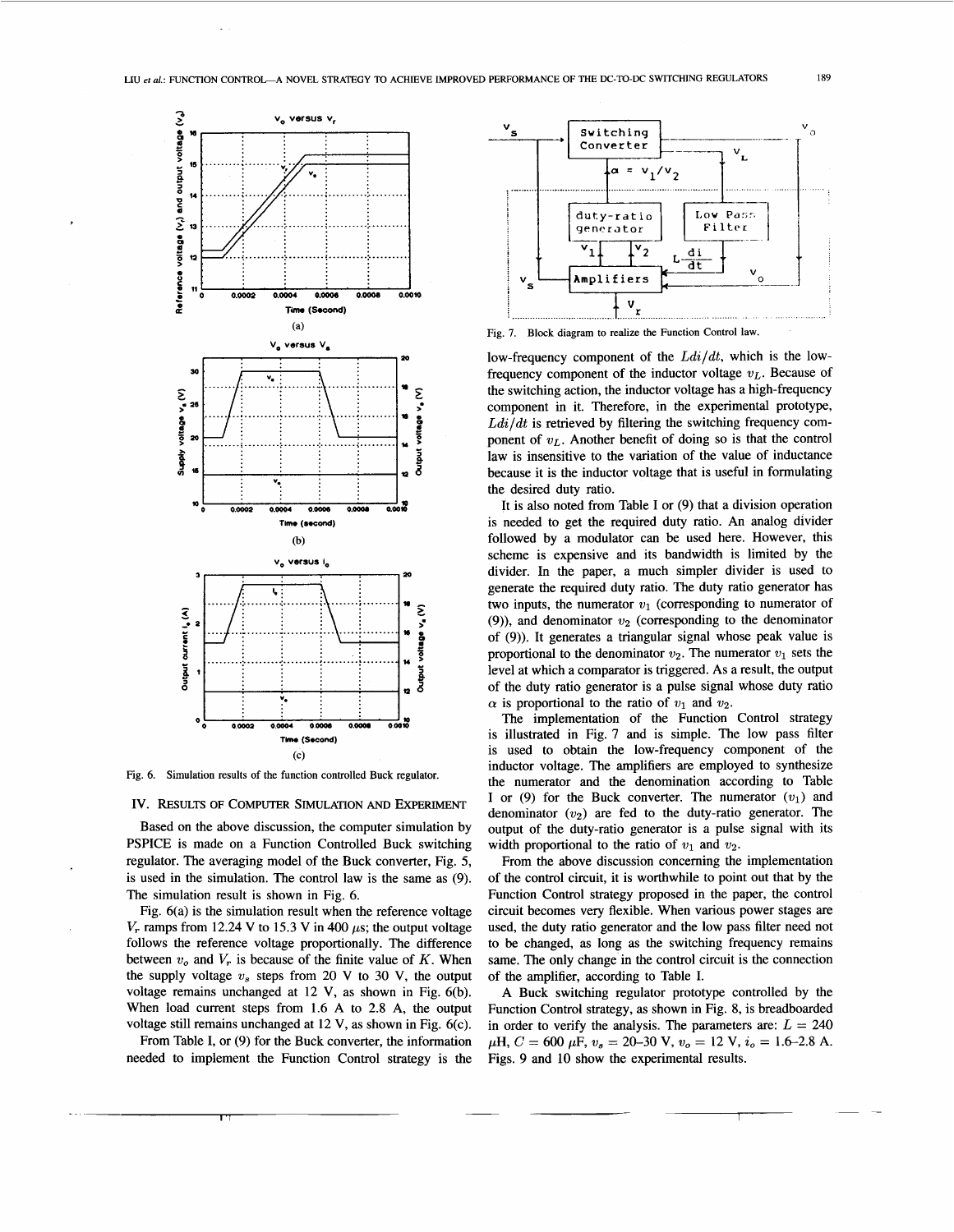<span id="page-4-0"></span>

Fig. 8. Function controlled Buck converter. (a) (a)

Fig. 9(a) shows the waveform of the output voltage when the supply voltage steps between 20 V and 30 V. The output voltage  $v<sub>o</sub>$  remains unchanged at 12 V. The waveform of  $v<sub>o</sub>$  is amplified in Fig. 9(b). Only the amplitude of ripple is changed when the input voltage is changed. The average value of output voltage remains unchanged at 12 V. The effect of the feedforward is also tested. If the input voltage  $v<sub>s</sub>$  is not fed forward, the change of the output voltage is visible when the supply voltage steps from 20 V to 30 V, as shown in Fig. 9(c). This demonstrates the usefulness of feeding forward *'us.* 

Fig. 10 gives the effect of load current change to the output voltage. When the load current changes from 1.6 **A** to 2.8 **A,** the response of the output voltage is shown in Fig. 10(a) and (b). No change of  $v<sub>o</sub>$  is observed in Fig. 10(a). The detail of the variation of the output voltage is shown in Fig. 10(b), where the ripple in  $v<sub>o</sub>$  is enlarged. There is a small change in the average value (4 mV) of the output voltage  $v_o$  (12 V), which can only be seen in Fig. 10(b). The percentage regulation is  $0.004/12 = 0.033\%$ , which is very small. This small voltage change is caused by the nonidealness of the circuit. Fig. 10(b) shows that the dynamic error (the voltage change during transition) is very small. In order to show the effectiveness of the inductance voltage feedback, measurement is also made when the inductor voltage  $v<sub>L</sub>$  is not fed back. In this case, the response of the output voltage is shown in Fig. 1O(c), when the load current steps from 1.6 **A** to 2.8 **A.**  The dynamic error is clearly observed.

# V. CONCLUSION

The control strategy of the dc-to-dc switching converter is studied in order to obtain switching regulators with zerovoltage regulation. This objective can be achieved by the Function Control strategy proposed in the paper. By this control strategy, the input and output relation of this control circuit is derived directly from the equation of the power stage. The basic principle is applicable to the four basic switching topologies. The analysis, experiments, and computer simulations for the Buck converter show that the switching regulators by the Function Control strategy can suppress the disturbance from both the supply voltage and the load current and thereby, provide zero voltage regulation. The implementation of the control circuit is simple and flexible.

 $\overline{1}$ 







Fig. 9. Effect of supply voltage disturbance. Time: 200  $\mu$ s/div. (a) Upper trace:  $v_s$ , *5 V/div*, lower trace:  $v_o$ , *5 V/div.* (b) Upper trace:  $v_s$ , *5 V/div*, lower trace:  $v_o$ , 20 mV/div. (c) Upper trace:  $v_s$ , 5 V/div, lower trace:  $v_o$ , 20 mV/div.

**A** Buck switching regulator prototype by the Function Control strategy is breadboarded. The effectiveness of the control law is verified experimentally. Comparison is made when the supply voltage or the inductor voltage is fedback or not. Close agreement is obtained between analysis, simulations and experimental results.

The study presented in the paper reveals many good features of the proposed control strategy, specifically, the zero voltage regulation of the output voltage under disturbances